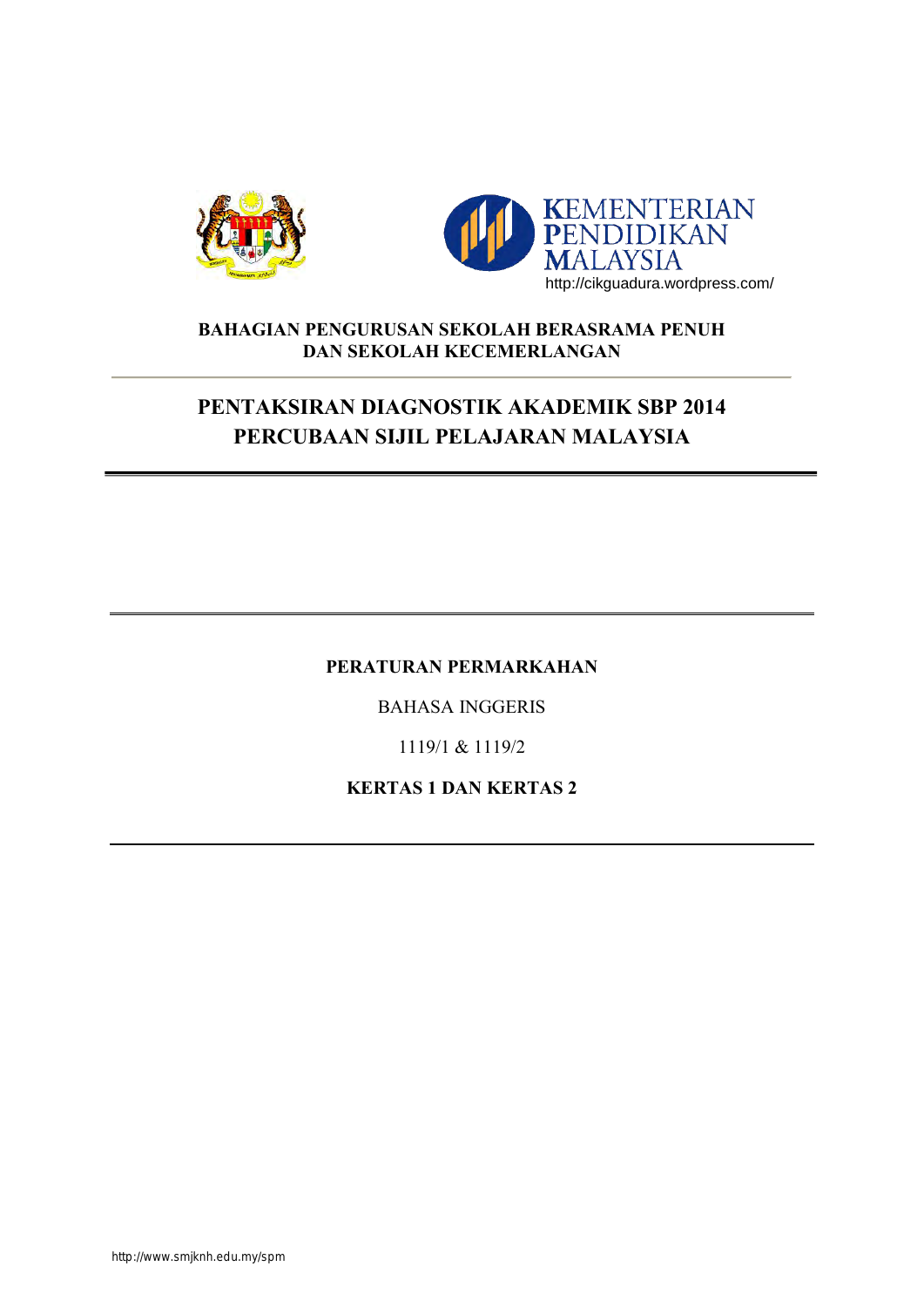#### **SECTION A : DIRECTED WRITING**  http://cikguadura.wordpress.com/

## **MARK SCHEME FOR Question 1**

This question is assessed as follows:

#### 1. **ALLOCATION OF MARKS**:

| Total          | 35 marks |
|----------------|----------|
| LANGUAGE       | 20 marks |
| <b>CONTENT</b> | 13 marks |
| <b>FORMAT</b>  | 2 marks  |

#### 2. **FORMAT AND CONTENT MARKS – 15 marks**

|                                                                                                                                                            | <b>FORMAT</b>                                                    | <b>MARKS</b> |  |
|------------------------------------------------------------------------------------------------------------------------------------------------------------|------------------------------------------------------------------|--------------|--|
| $F1 = Title$<br>$F2 = W$ ritten by/ by/Prepared by/accept name only                                                                                        |                                                                  | 1            |  |
| $\overline{2}$<br>Sub-total                                                                                                                                |                                                                  |              |  |
| (All keywords must be mentioned or paraphrased before any content point can be<br>awarded. If any idea is incomplete, the content point cannot be awarded) |                                                                  |              |  |
| C <sub>1</sub>                                                                                                                                             | <b>Head Prefect</b>                                              | 1            |  |
| C <sub>2</sub>                                                                                                                                             | active in tennis                                                 | 1            |  |
| C <sub>3</sub>                                                                                                                                             | hobbies – reading and painting                                   |              |  |
| C <sub>4</sub>                                                                                                                                             | understanding                                                    | 1            |  |
| C <sub>5</sub>                                                                                                                                             | dedicated                                                        | 1            |  |
| C6                                                                                                                                                         | helpful                                                          |              |  |
| C7                                                                                                                                                         | friendly                                                         | 1            |  |
| C8                                                                                                                                                         | top student - scored A+                                          |              |  |
| C9                                                                                                                                                         | school debater                                                   | 1            |  |
| C10                                                                                                                                                        | Best Actor in drama competition                                  | 1            |  |
| C11                                                                                                                                                        | represented Malaysia in the World Public Speaking<br>Competition | 1            |  |
| C12                                                                                                                                                        | additional point 1                                               | 1            |  |
| C13                                                                                                                                                        | additional point 2                                               | 1            |  |
|                                                                                                                                                            | Sub-total                                                        | 13           |  |
|                                                                                                                                                            | <b>Grand Total</b>                                               | 15           |  |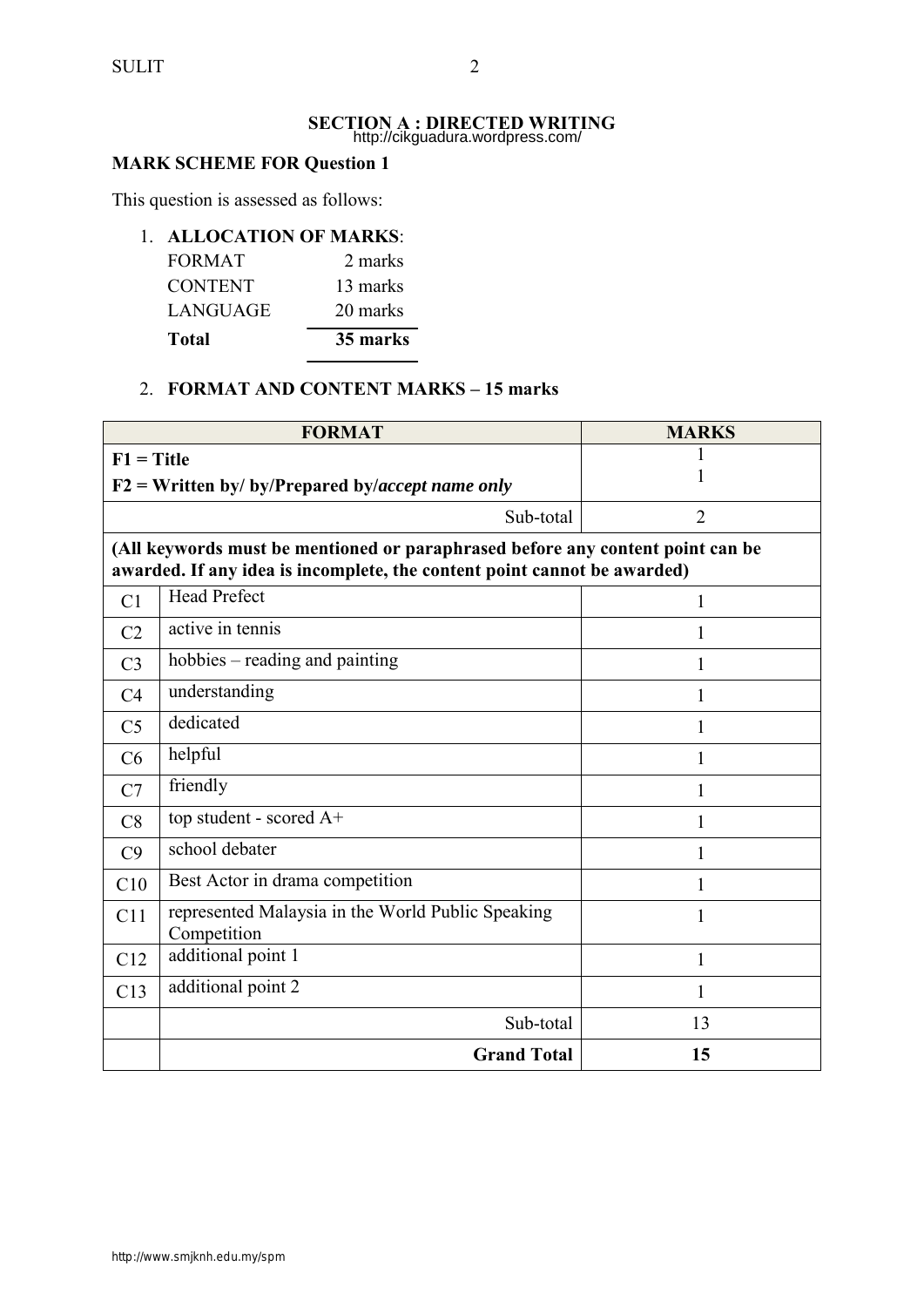## **3. LANGUAGE - 20 Marks**

- 1. Marks are awarded for:
	- i. Accurate English<br>ii Style and Tone Ja
	- Style and Tone [appropriate to task]
- 2. Read the script and indicate all errors of language by underlining word, phrase or punctuation where the mistake appears.
- 3. Please tick for good appropriate vocabulary, structure and tone.
- 4. Award marks by referring to the criteria for marking language.

#### **CRITERIA FOR MARKING LANGUAGE Section A: Directed Writing**

| <b>MARK</b><br><b>RANGE</b> | <b>DESCRIPTION OF CRITERIA</b>                                                                                                                                                                                                                                                                                                                                                                                                                                                                                                                                                                                                                                                                                                                                                                                                                                     |
|-----------------------------|--------------------------------------------------------------------------------------------------------------------------------------------------------------------------------------------------------------------------------------------------------------------------------------------------------------------------------------------------------------------------------------------------------------------------------------------------------------------------------------------------------------------------------------------------------------------------------------------------------------------------------------------------------------------------------------------------------------------------------------------------------------------------------------------------------------------------------------------------------------------|
| $\mathbf{A}$<br>$19 - 20$   | The language is entirely accurate apart from the very occasional first draft slips.<br>$\bullet$<br>Sentence structure is varied and shows that the candidate is able to use various<br>$\bullet$<br>types of sentences to achieve a particular effect.<br>Vocabulary shows some sophistication and is used with precision.<br>Punctuation is accurate and helpful to the reader.<br>$\bullet$<br>Spelling is accurate across the full range of vocabulary used.<br>$\bullet$<br>Paragraphs have unity and are well linked.<br>$\bullet$<br>The topic is addressed with consistent relevance<br>$\bullet$<br>The tone is appropriate for an article.<br>$\bullet$                                                                                                                                                                                                  |
| B<br>$16 - 18$              | The language is almost always accurate; occasional errors are either minor or first<br>$\bullet$<br>draft slips.<br>Sentences show some variation of length and type, including some complex<br>sentences.<br>Vocabulary is wide enough to convey intended shades of meaning with some<br>٠<br>precision.<br>Punctuation is almost always accurate and generally helpful to the reader.<br>Spelling is nearly always accurate.<br>$\bullet$<br>Paragraphs show some evidence of planning, having unity and are linked<br>appropriately linked.<br>The <b>tone</b> is appropriate for an article.<br>$\bullet$                                                                                                                                                                                                                                                      |
| $\mathbf C$<br>$13 - 15$    | The language is largely accurate to communicate meaning clearly to the reader.<br>$\bullet$<br>Simple structures are used without error; mistakes may occur when more<br>$\bullet$<br>sophisticated structures are attempted.<br>Sentences show some variety of length and structure although there is a tendency to<br>repeat some sentence types, giving it a monotonous effect.<br>Vocabulary is wide enough to convey intended meaning but may lack precision.<br>٠<br>Punctuation of simple structures is accurate on the whole but errors may occur in<br>$\bullet$<br>more complex uses.<br>Spelling is accurate across the full range of vocabulary used.<br>$\bullet$<br>Paragraphs are well-planned, have unity and are linked.<br>$\bullet$<br>The topic is addressed with consistent relevance<br>The tone is appropriate for an article.<br>$\bullet$ |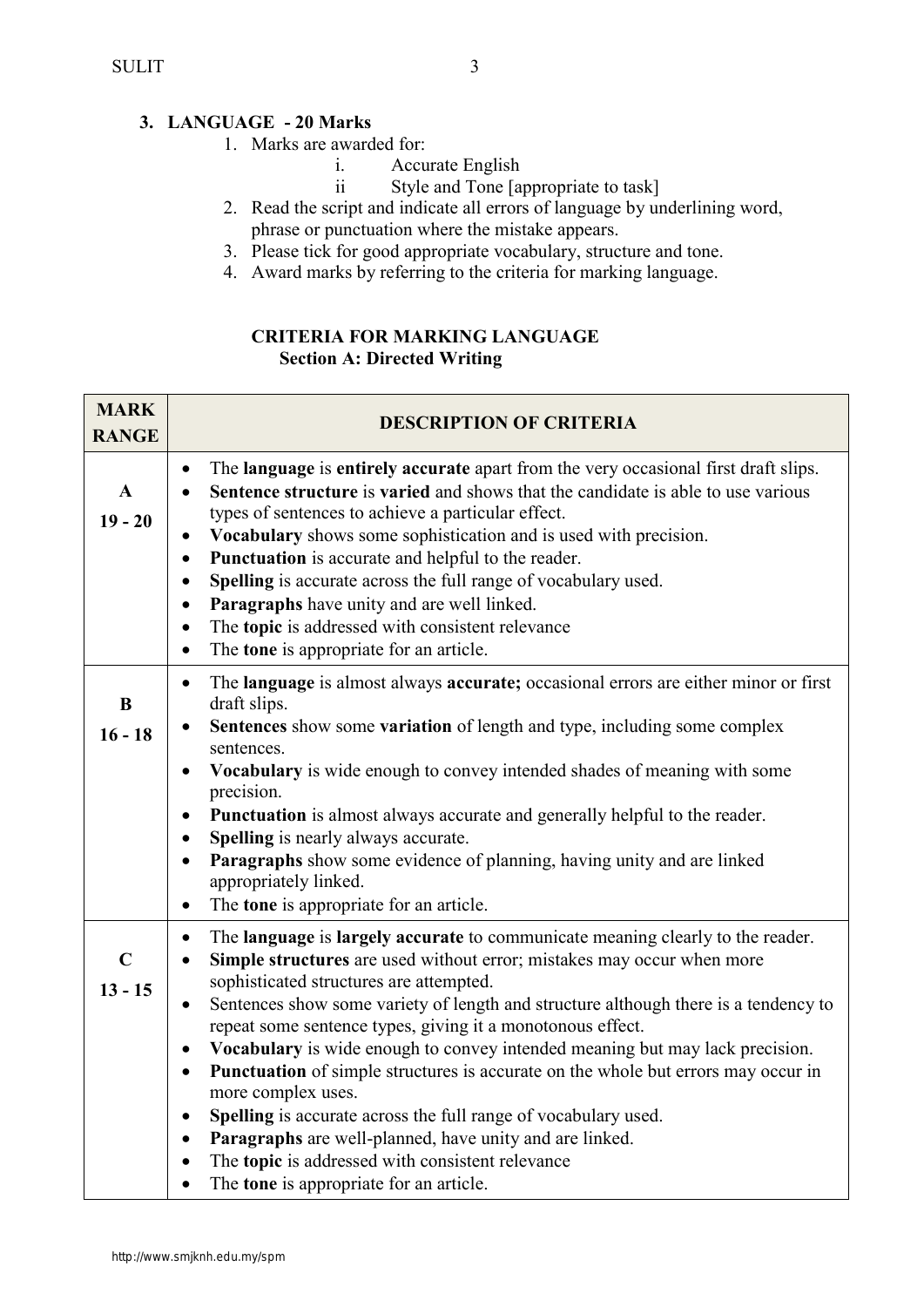| <b>MARK</b><br><b>RANGE</b> | <b>DESCRIPTION OF CRITERIA</b>                                                                                                                                                                                                                                                                                                                                                                                                                                                                                                                                                                                                                                                                                                                                                 |
|-----------------------------|--------------------------------------------------------------------------------------------------------------------------------------------------------------------------------------------------------------------------------------------------------------------------------------------------------------------------------------------------------------------------------------------------------------------------------------------------------------------------------------------------------------------------------------------------------------------------------------------------------------------------------------------------------------------------------------------------------------------------------------------------------------------------------|
| D<br>$10 - 12$              | The language is sufficiently accurate<br>$\bullet$<br>There will be patches of clarity especially when simple structures are used<br>(throughout the piece of writing).<br>Mistakes will occur when complex sentence structures are used.<br>٠<br>There may be some variety of sentence length and type but this may not enhance the<br>٠<br>meaning or arouse interest.<br>Vocabulary is adequate but may lack precision.<br>$\bullet$<br>Punctuation is generally correct but it does not enhance or clarify meaning.<br>٠<br>Sentence separation errors may occur.<br>٠<br>Simple words are spelt accurately; errors may occur with unfamiliar words.<br>٠<br>Paragraphs may show some unity in topic.<br>٠<br>Lapses in slang or informal language may occur consistently. |
| E<br>$7 - 9$                | Meaning never in doubt, but single word errors are sufficiently frequent and<br>$\bullet$<br>serious to hamper speed of reading.<br>Some simple structures will be accurate but accuracy is not sustained for long.<br>٠<br>Vocabulary is limited – too simple to convey meaning or imperfectly understood.<br>Simple words will usually be spelt accurately but mistakes occur with more difficult<br>$\bullet$<br>words.<br>Paragraphs lack unity and links are incorrectly used.<br>$\bullet$<br>Errors occur in sentence separation and punctuation.<br>٠                                                                                                                                                                                                                  |
| U(i)<br>$4 - 6$             | <b>Meaning is fairly clear</b><br>٠<br>Correction of 'single word' errors may produce a fairly accurate English.<br>High incidence of errors impedes reading.<br>Few simple sentence structures are used accurately.<br>Vocabulary is limited - may not extend beyond a simple range of words;<br>inadequate to express intended shades of meaning.<br>Punctuation is sometimes correct but sentence separation errors may occur.<br>Paragraphs show lack of planning.<br>Frequent spelling errors occur.<br>May not show understanding of the detailed requirements of the task.                                                                                                                                                                                              |
| U(ii)<br>$2 - 3$            | Sense will usually decipherable, but some of the errors will be multiple, requiring<br>٠<br>the reader to re-read and re-organise before the meaning becomes clear.<br>Whole sections of the article may make little or no sense.<br>Unlikely to have more than one or two accurate sentences.<br>Content is comprehensible but tone and style is hidden by the high density of errors.                                                                                                                                                                                                                                                                                                                                                                                        |
| U(iii)<br>$0-1$             | Almost entirely impossible to recognize as pieces of English.<br>Whole sections of article may make <b>no sense at all</b> or is copied from the task.<br>Award '1' mark if some sense is obtained.<br>The mark '0' should only be awarded if the article makes no sense at all.                                                                                                                                                                                                                                                                                                                                                                                                                                                                                               |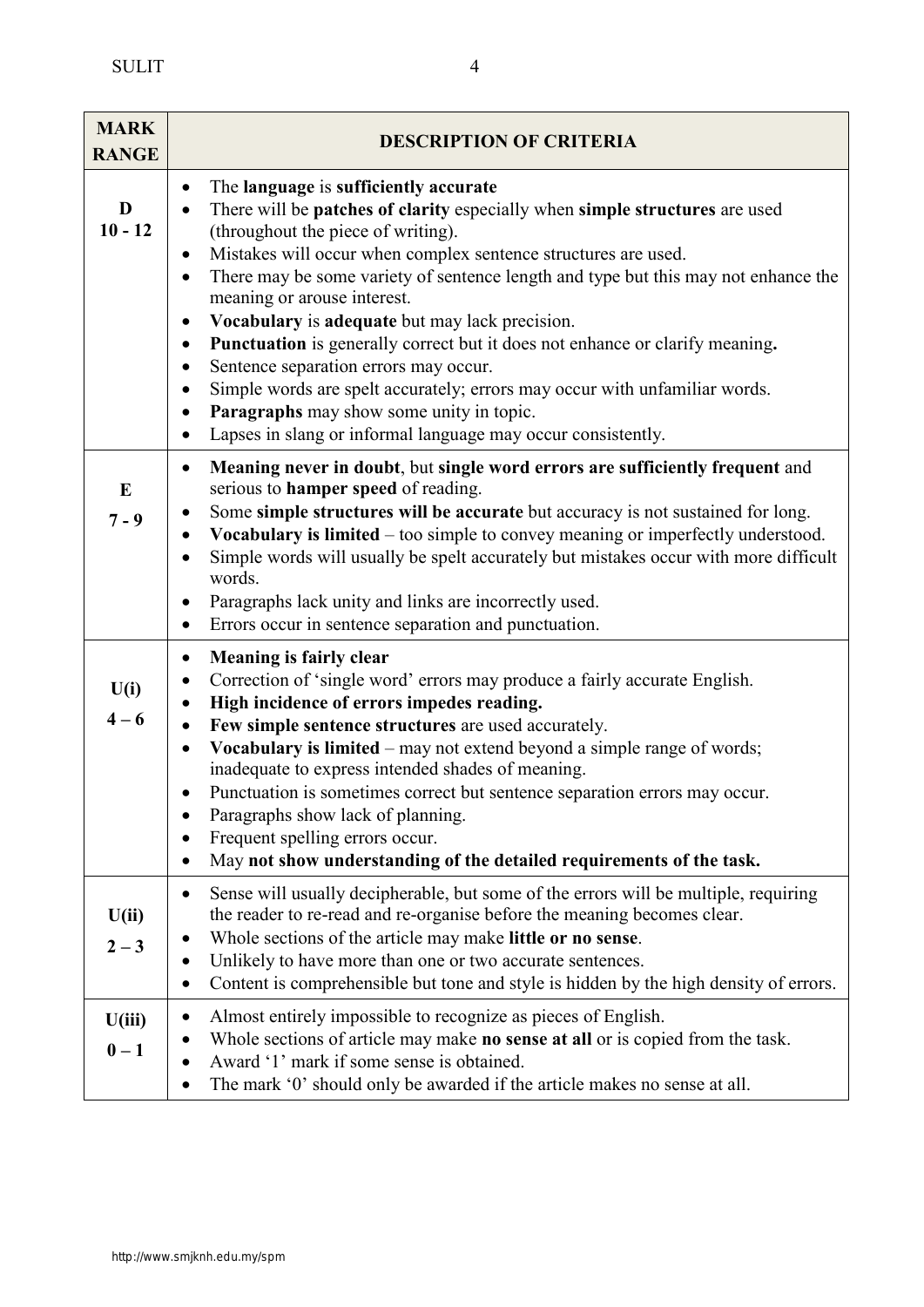## **SECTION B : Continuous Writing**

http://cikguadura.wordpress.com/

## **MARKING SCHEME FOR Section B**

Marks are awarded as follows:

- 1. Assessment is based on impression.
- 2. Read and re-read the response, at the same time underline gross and minor errors.
- 3. Put insertion marks  $(^\wedge)$  where errors occur.
- 4. Mark for good vocabulary or expressions by putting a merit tick  $(\sqrt{})$  above such merits.
- 5. Fit the candidate's response against the most appropriate band having most of the criteria as found in the band. Refer to the upper or lower bands to the band already chosen to BEST FIT the student's response to the most appropriate band.
- 6. Justify the band and marks given, commenting on the strengths and weaknesses of the candidate's response, using the criteria found in the band.

## **CATEGORY DESCRIPTIONS FOR THE ASSESSMENT OF CONTINUOUS WRITING**

| <b>MARK</b><br><b>RANGE</b> | <b>DESCRIPTION OF CRITERIA</b>                                                                                                                                                                                                                                                                                                                                                                                                                                                                                                                                                                                                                                                                                                                |
|-----------------------------|-----------------------------------------------------------------------------------------------------------------------------------------------------------------------------------------------------------------------------------------------------------------------------------------------------------------------------------------------------------------------------------------------------------------------------------------------------------------------------------------------------------------------------------------------------------------------------------------------------------------------------------------------------------------------------------------------------------------------------------------------|
| $\mathbf{A}$<br>$44 - 50$   | The language is entirely accurate apart from the very occasional first draft slips.<br>$\bullet$<br>Sentence structure is varied and shows that the candidate is able to use various<br>$\bullet$<br>types of sentences to achieve a particular effect.<br>Vocabulary shows some sophistication and is used with precision.<br>$\bullet$<br>Punctuation is accurate and helpful to the reader.<br>$\bullet$<br>Spelling is accurate across the full range of vocabulary used.<br>$\bullet$<br>Paragraphs have unity and are well linked.<br>$\bullet$<br>The topic is addressed with consistent relevance<br>$\bullet$<br>The interest of the reader is aroused and sustained throughout the writing.<br>$\bullet$                            |
| B<br>$38 - 43$              | The language is accurate; occasional errors are either minor or first draft slips.<br>$\bullet$<br>Sentences show some variation and of length and type, including some complex<br>$\bullet$<br>sentences.<br>Vocabulary is wide enough to convey intended shades of meaning with some<br>$\bullet$<br>precision.<br><b>Punctuation</b> is almost always accurate and generally helpful to the reader.<br>$\bullet$<br><b>Spelling</b> is nearly always accurate.<br>$\bullet$<br>Paragraphs show some evidence of planning, having unity and are appropriately<br>$\bullet$<br>linked.<br>The piece of writing is relevant to the topic and the interest of the reader is<br>$\bullet$<br>aroused and sustained through most of the writing. |

#### **Section B : Continuous Writing**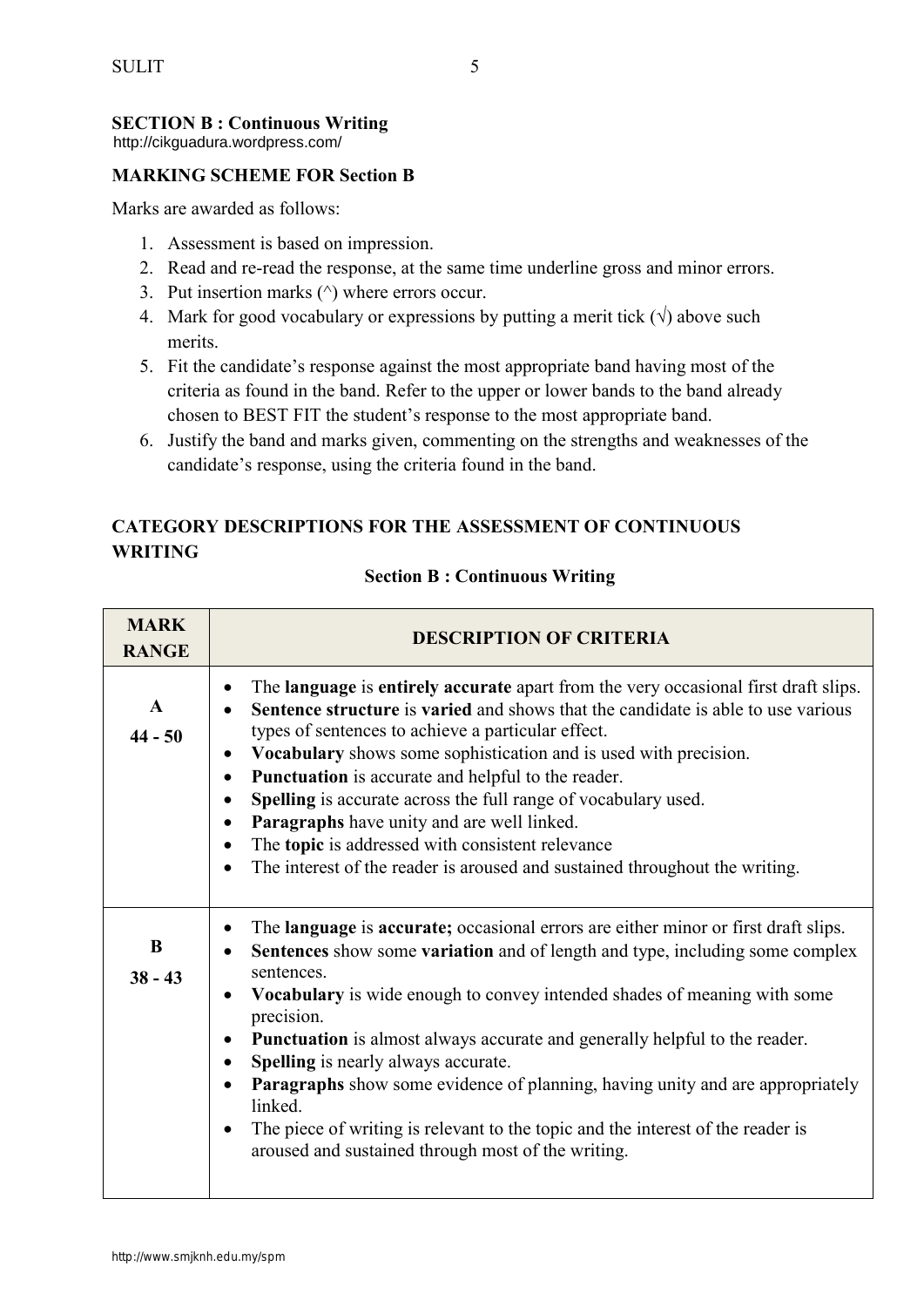**MARK RANGE DESCRIPTION OF CRITERIA C 32 - 37**  The **language** is **largely accurate**. **Simple structures** are used without error; mistakes may occur when more sophisticated structures are attempted. Sentences show **some variety of length and structure** although there is a tendency to repeat some sentence types, giving it a **monotonous effect**. **Vocabulary** is wide enough to convey intended meaning but may lack precision. **Punctuation** of simple structures is accurate on the whole but errors may occur in more complex uses. • **Spelling** of simple words may be accurate but errors occur when more sophisticated words are used. **Paragraphs** may show some unity although some links may not be present or inappropriate. The **writing is relevant** but may lack originality and planning. **Topic** is addressed with consistent relevance • Some interest is aroused but not sustained. **D 26 - 31**  The **language** is **sufficiently accurate** There will be **patches of clarity** especially when **simple vocabulary and structures** are used. • There may be some variety of sentence length and type but purpose is not seen clearly. **Vocabulary** is adequate to show intended meaning but is not developed to show precision. **Punctuation** is generally correct but it does not clarify meaning**.**  Simple words are spelt accurately, but more errors will occur. **Paragraphs** used but show lack of planning or unity. • The topic is addressed with some relevance but it may be lacking in liveliness and interest. **E 20 - 25 Meaning never in doubt**, but errors **are sufficiently frequent** and serious to **hamper** reading. Some **simple structures may be accurate** but accuracy is not sustained for long. **Vocabulary is limited** – too simple to convey precise meaning or more ambitious but imperfectly understood Simple words will usually be spelt accurately but frequent mistakes make reading the script difficult. **Paragraphs** lack unity and are poorly organised. Writing shows some relevance to the topic but only **partial treatment** is given.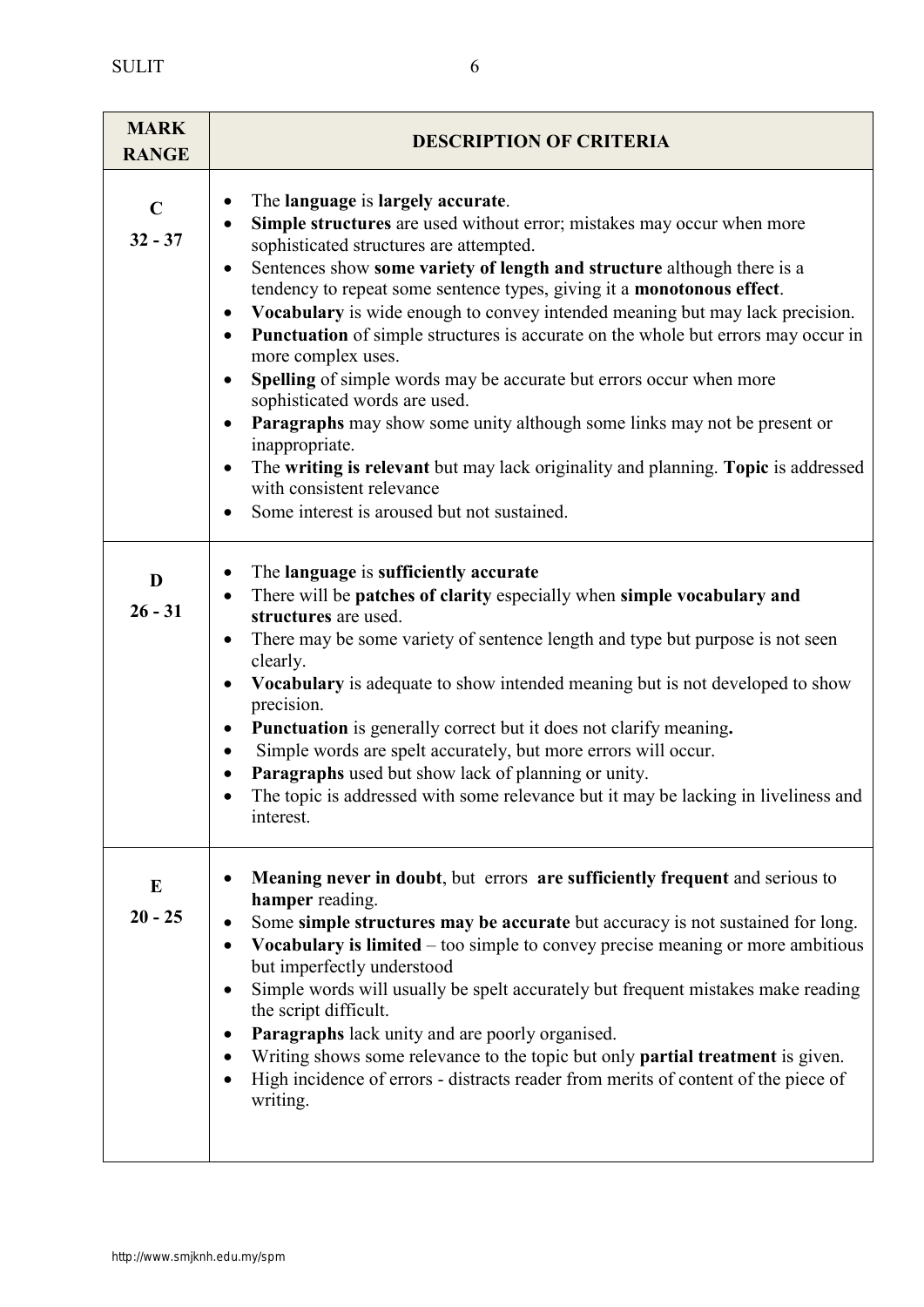| <b>MARK</b><br><b>RANGE</b> | <b>DESCRIPTION OF CRITERIA</b>                                                                                                                                                                                                                                                                                                                                                                                                     |
|-----------------------------|------------------------------------------------------------------------------------------------------------------------------------------------------------------------------------------------------------------------------------------------------------------------------------------------------------------------------------------------------------------------------------------------------------------------------------|
| U(i)<br>$14 - 19$           | <b>Meaning is fairly clear</b><br>High incidence of errors impede reading.<br>Many serious errors of various kinds throughout the script (single word)<br>Very few accurate sentences – sentences are simple and often repetitive.<br>$\bullet$<br>Frequent errors cause blurring.<br>Punctuation is sometimes correct but sentence separation errors may occur.<br><b>Paragraphs</b> lack unity / may not have paragraphs at all. |
| U(ii)<br>$8 - 13$           | Sense will usually decipherable, but some of the <b>errors will be multiple</b> ,<br>requiring the reader to read and re-read before the meaning becomes clear.<br>Only a few accurate simple sentences.<br>Content of writing is comprehensible but meaning is blur due to high incidence of<br>$\bullet$<br>errors.<br>Scripts may be also far short of the required number of words.                                            |
| U(iii)<br>$0 - 7$           | Almost entirely impossible to read.<br>Whole sections make little or no sense at all.<br>Award marks if some sense is obtained.<br>The mark '0' should only be awarded if the article makes no sense at all.<br>$\bullet$                                                                                                                                                                                                          |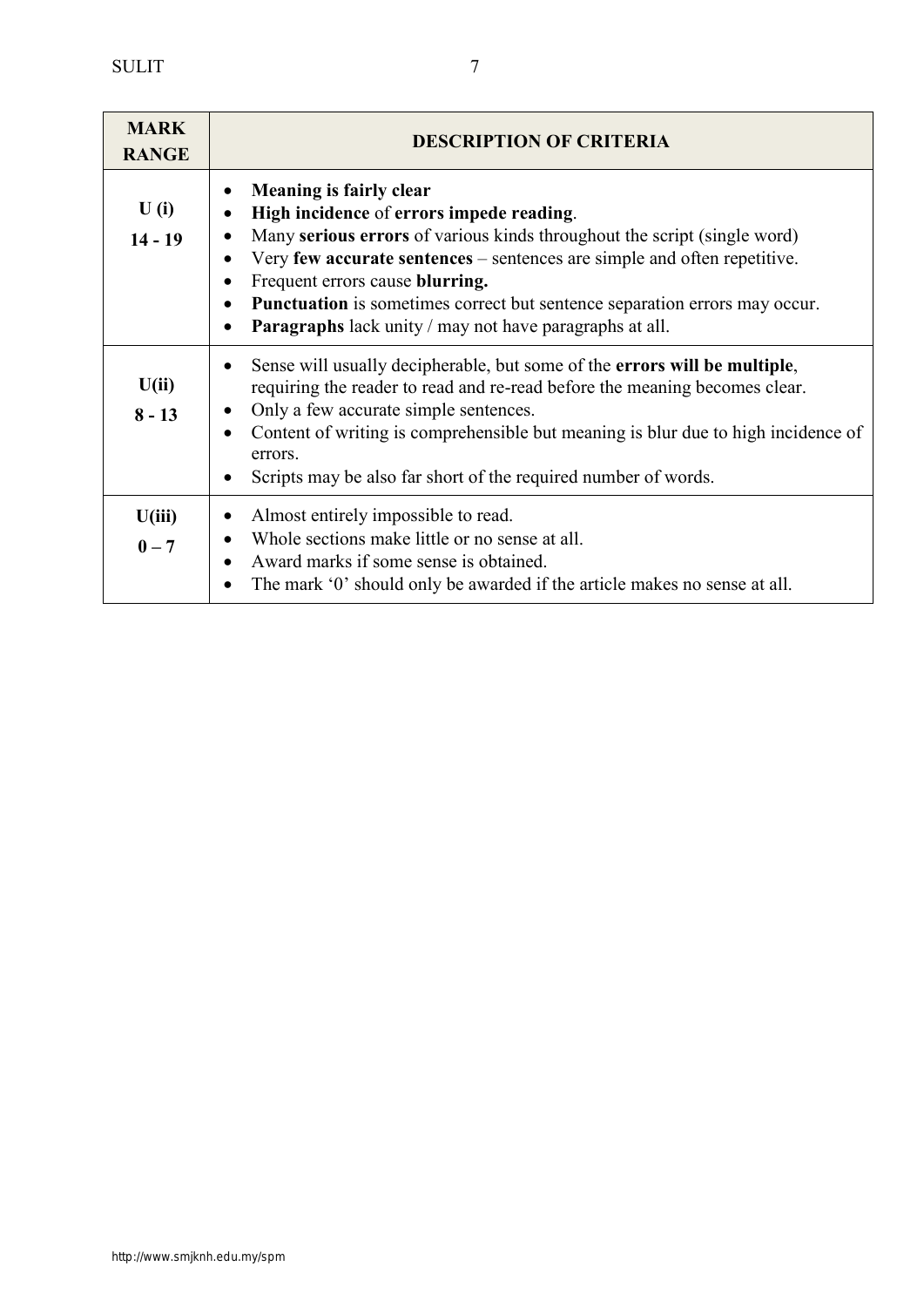## **MARK SCHEME : PAPER 2 1119/2**

http://cikguadura.wordpress.com/

## **SECTION A**

| $\mathbf{1}$   | A              | 9  | $\mathcal{C}_{0}^{0}$ |
|----------------|----------------|----|-----------------------|
| $\overline{2}$ | D              | 10 | D                     |
| 3              | $\overline{C}$ | 11 | $\boldsymbol{B}$      |
| $\overline{4}$ | B              | 12 | $\boldsymbol{B}$      |
| 5              | $\mathbf{A}$   | 13 | A                     |
| 6              | B              | 14 | D                     |
| $\overline{7}$ | $\overline{C}$ | 15 | $\mathcal{C}$         |
| 8              | A              |    |                       |

#### **SECTION B : INFORMATION TRANSFER**

- 16 Malaysia /Southern Asia /Malaysia and Southern Asia
- 17 Coconut Cream
- 18 trans-fatty acids
- 19 cooking oil
- 20 cooling agent
- 21 sports drink
- 22 replenish the skin
- 23 makeup remover
- 24 facial cleanser  $\searrow$  interchangeable

25 skin moisturiser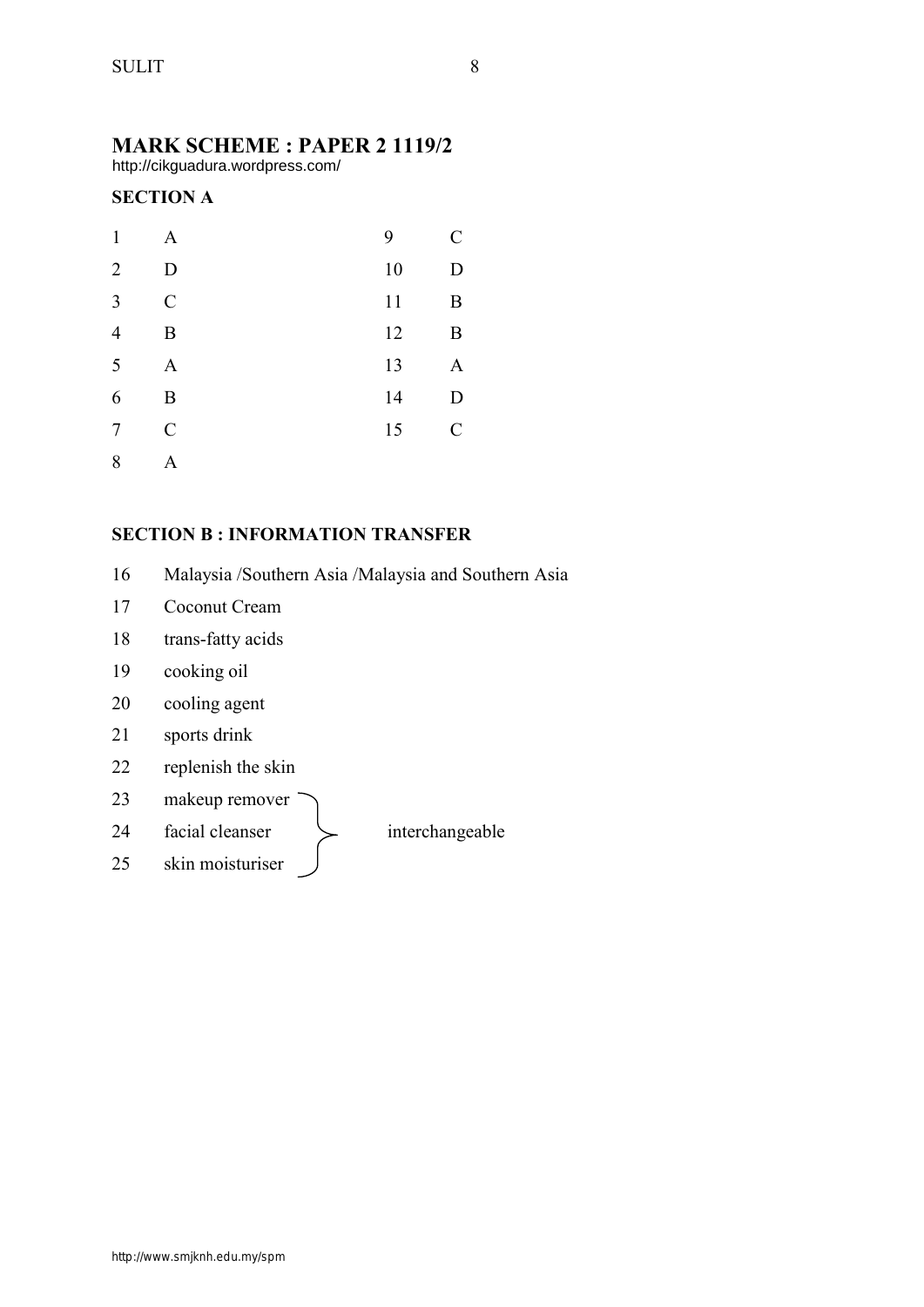## **SECTION C : READING COMPREHENSION**

http://cikguadura.wordpress.com/

| <b>QUESTION</b> |      | <b>ANSWER</b>                                                                                                                                          | <b>LINES</b><br><b>LIFTED</b> | <b>MARK</b>  |
|-----------------|------|--------------------------------------------------------------------------------------------------------------------------------------------------------|-------------------------------|--------------|
| 26              | (a)  | The company routinely runs ads without mentioning<br>the name                                                                                          | Line $1-2$                    | 1 mark       |
|                 | (b)  | (they were frustrated by the) lack of innovation in<br>athletic equipment                                                                              | Line 10-11                    | 1 mark       |
| 27              | (a)  | The slogan/Nike's popularity and trust /The slogan<br>that rocketed Nike's popularity and trust                                                        | Line 13-14                    | 1 mark       |
|                 | (b)  | The syllogism "Nike is athletes, athletes are sports<br>and therefore Nike is sports"                                                                  | Line 18-19                    | 1 mark       |
|                 | (a)  | slump                                                                                                                                                  |                               | 1 mark       |
| 28              | (b)  | to overthrow Adidas                                                                                                                                    | Line 35                       | 1 mark       |
|                 | (i)  | the loss of focus                                                                                                                                      |                               | 1 mark       |
| 29              | (ii) | over exposure of the (Nike) brand<br>interchangeable                                                                                                   | Lines 40-<br>42               | 1 mark       |
| 30              |      | Example:<br>Too many products by Nike will make it become too<br>common/ ordinary/ not exclusive/lose its identity<br>Allow any other possible answers |                               | 0/2<br>marks |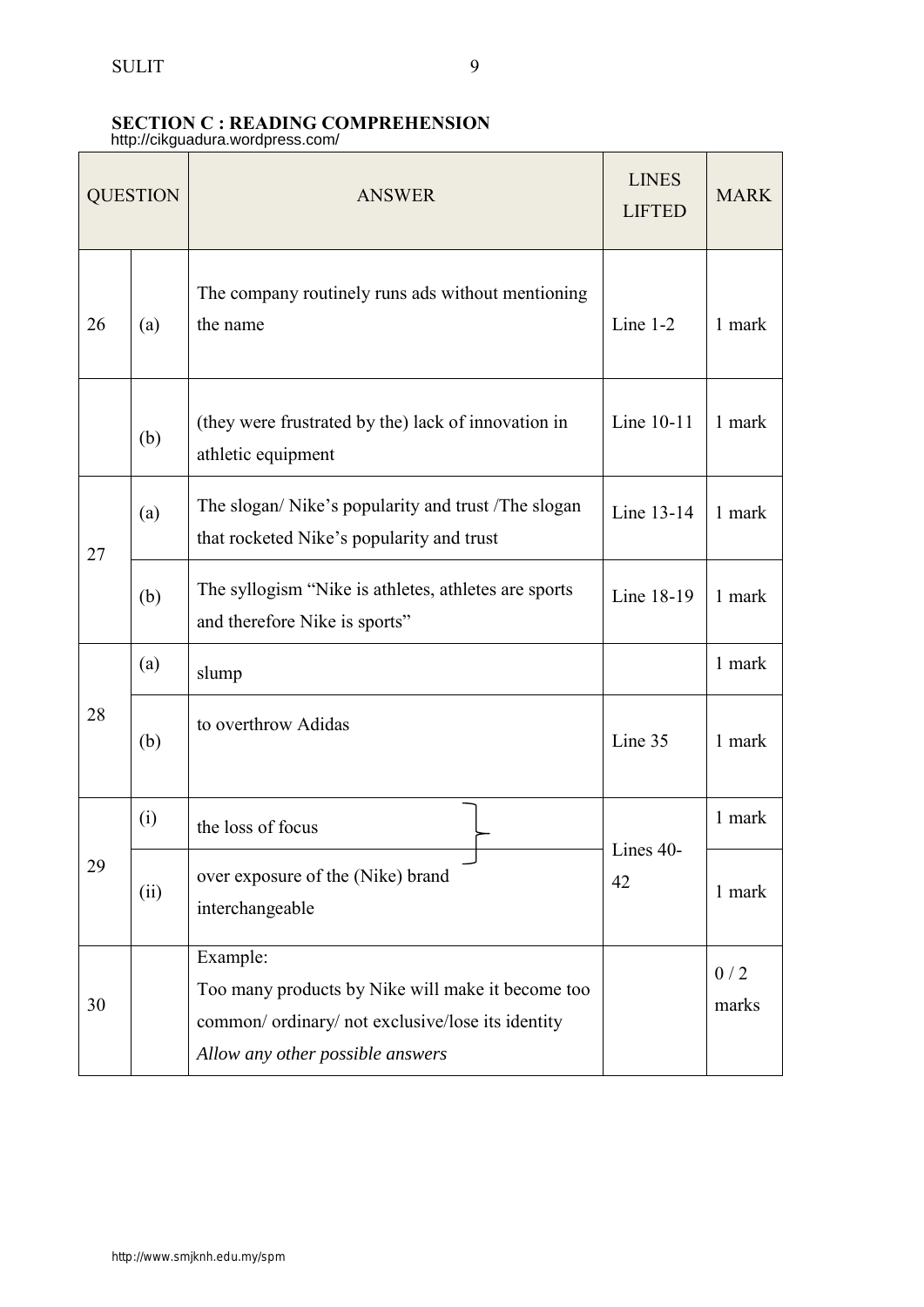## **SECTION C : SUMMARY**

| Content<br>Language | 10 marks<br>5 marks |
|---------------------|---------------------|
|                     |                     |

## *Note* **: Award 1 mark for each content point to a maximum of 10 marks**

|                | Nike's marketing strategies                               | <b>Lifting of lines</b>               |
|----------------|-----------------------------------------------------------|---------------------------------------|
| C1             | consistently delivering real value                        | 7-8 (Nike knows  customers)           |
| C <sub>2</sub> | innovation in (product) development                       | 11-12(Nike leads  development)        |
| C <sub>3</sub> | (sky) high in popularity and trust                        | $13 - 14$ (This slogan  way of life)  |
| C <sub>4</sub> | represented through popular figures                       | 14-15 (When one  apparel figures)     |
| C <sub>5</sub> | known for competitive                                     | 16-17 (They are characteristics)      |
| C6             | yet cool characteristics                                  |                                       |
| C7             | want to build relationship with athletes and<br>customers | 20-21 (They want  customers)          |
|                | <b>Nike's ambition</b>                                    |                                       |
| C8             | moving (aggressively) into new product<br>categories      | 24-25 (Nike is moving  world)         |
| C9             | sports apparel explosive business                         | 25-26 (Nike's sports  success)        |
| C10            | indicates Nike's success                                  |                                       |
| C11            | slapping its (familiar) logo on everything                | 26-27 (Nike is now  soccer balls)     |
| C12            | trying to break into soccer                               | 28-29 (Nike is now  soccer)           |
| C13            | (top) priority to be (world's) number 1<br>supplier       | 31-32 (Nike has made  equipment)      |
| C14            | work (overtime) to overthrow Adidas                       | 35-36 (Nike will have  fifty years)   |
| C15            | embarked on fierce marketing strategies                   | 36-37 (Nike has embarked  strategies) |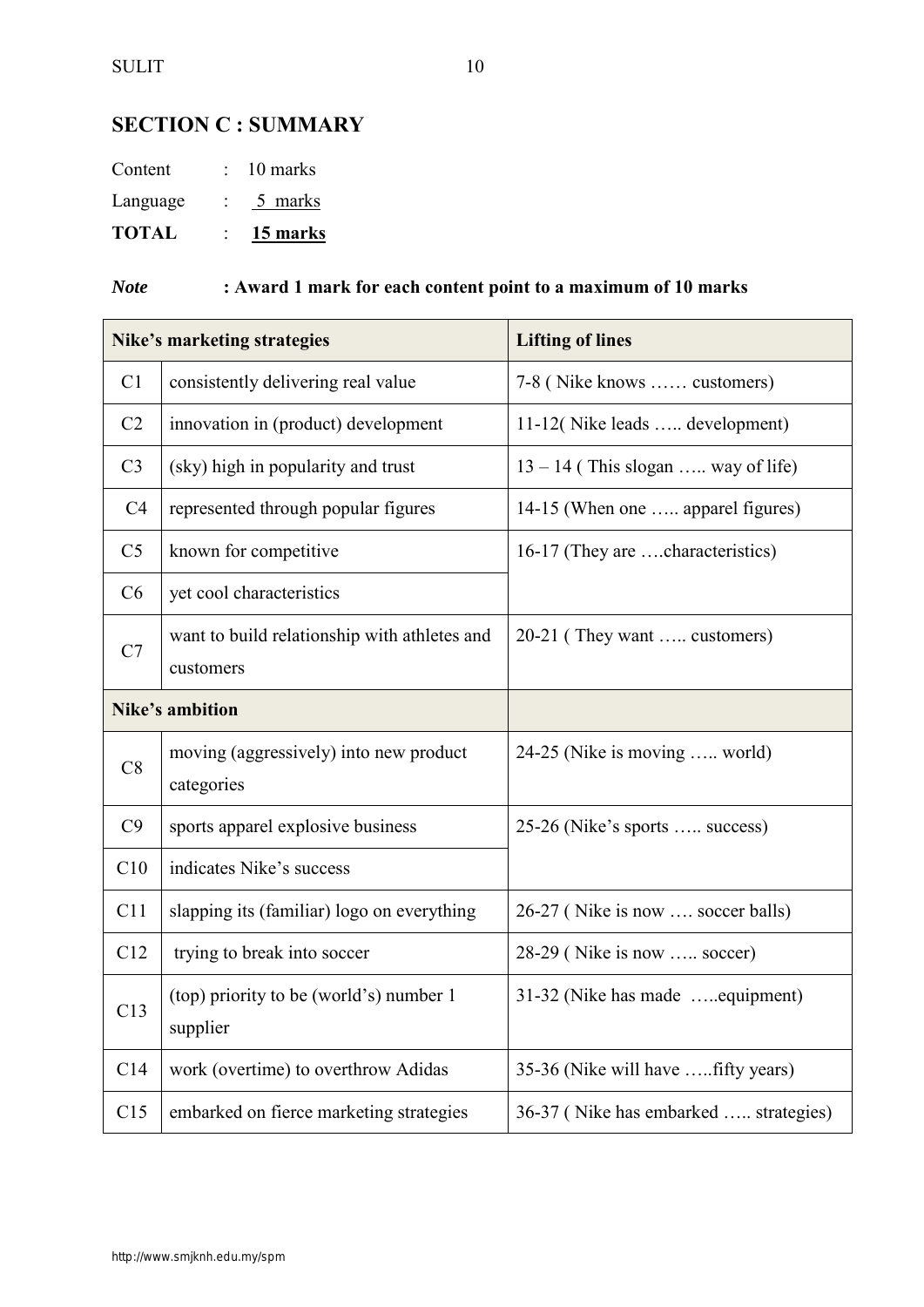#### **STYLE AND PRESENTATION DESCRIPTOR FOR LANGUAGE**

Marks for **Style and Presentation** are awarded based on the average sum total (to the nearest rounded fraction/decimal) of **Paraphrase** and **Use of English**.

Annotate as follows :

Paraphrase : 5

Use of English :  $4$ 

 $9 \div 2 = 4.5 = 5$  marks

**BAND DESCRIPTORS FOR SUMMARY** 

| <b>MARK</b>  | <b>PARAPHRASE (RP)</b>                                                                                                                                                                                                                                                                                 | <b>MARK</b> | <b>USE OF ENGLISH (UE)</b>                                                                                                                                                                                                                                                                                                                                                                                                                                                                  |
|--------------|--------------------------------------------------------------------------------------------------------------------------------------------------------------------------------------------------------------------------------------------------------------------------------------------------------|-------------|---------------------------------------------------------------------------------------------------------------------------------------------------------------------------------------------------------------------------------------------------------------------------------------------------------------------------------------------------------------------------------------------------------------------------------------------------------------------------------------------|
| 5            | • There is a sustained attempt to re-<br>phrase the text language.<br><b>Expression is secure.</b><br>$\bullet$<br>• Allow phrases from the text, which<br>are difficult to substitute.                                                                                                                | 5           | • Apart from very occasional slips, the language is<br>accurate.<br>• Any occasional errors are either first draft slips or<br>minor errors.<br>• Sentence structure is varied and there is a marked<br>ability to use original complex syntax outside text<br>structures.<br>• Punctuation is accurate and helpful to the reader.<br>• Spelling is secure across the full range of vocabulary<br>used.                                                                                     |
| 4            | • There is a noticeable attempt to re-<br>phrase the text.<br>• The summary is free from stretches<br>of concentrated lifting.<br>Expression is generally sound.<br>$\bullet$                                                                                                                          | 4           | • The language is almost always accurate.<br>• Serious errors will be isolated as to be almost<br>unnoticeable.<br>• Sentences will show some variation including<br>original syntax outside text structures.<br>• Punctuation is accurate and generally helpful.<br>· Spelling is nearly always secure.                                                                                                                                                                                    |
| $\mathbf{3}$ | • Intelligent and selective lifting, i.e.<br>when groups of words are combined<br>with own words.<br>• Limited attempt to re-phrase the<br>text.<br>Expression may not always be<br>$\bullet$<br>secure but the attempt to substitute<br>will gain credit.                                             | 3           | • The language is largely accurate.<br>• Simple structures tend to dominate.<br>• Serious errors are not frequent, although they are<br>noticeable.<br>• Where sentences show some variety and complexity,<br>they will generally be lifted from the text.<br>• Serious errors may occur when more sophisticated<br>structures are attempted.<br>• Punctuation is largely accurate.<br>• Spelling is mostly secure.<br>• Errors may occur in the use of original or ambitious<br>vocabulary |
| <b>MARK</b>  | <b>PARAPHRASE (RP)</b>                                                                                                                                                                                                                                                                                 | <b>MARK</b> | <b>USE OF ENGLISH (UE)</b>                                                                                                                                                                                                                                                                                                                                                                                                                                                                  |
| 2            | • Wholesale copying of text material,<br>i.e. in chunks not a complete script of<br>the original.<br>• Attempts to substitute own language<br>will be limited to single word<br>expression.<br>Irrelevant sections of the text will<br>$\bullet$<br>be more frequent at this and<br>subsequent levels. | 2           | • Meaning not in doubt, but serious errors are becoming<br>more frequent.<br>• Simple structures will be accurate, although this<br>accuracy is not sustained for long.<br>• Simple punctuation will usually be correct, with<br>occasional errors of sentence separation.<br>• Spelling is largely accurate, but mistakes will occur<br>in handling the more difficult words.<br>• Irrelevant or distorted detail will destroy the<br>sequence in places.                                  |
| 1            | • More or less a complete transcript of<br>the text.<br>• This means sentence after sentence<br>copied without a clear break.<br>Originality barely noticeable.<br>$\bullet$<br>There will also be random<br>$\bullet$<br>transcription of irrelevant sections of<br>the text.                         | $0-1$       | • Heavy frequency of serious errors, impeding the<br>reading in many places.<br>• Fractured syntax is much more pronounced at this<br>level, and punctuation falters.<br>• Errors of sentence separation are liable to be<br>frequent.                                                                                                                                                                                                                                                      |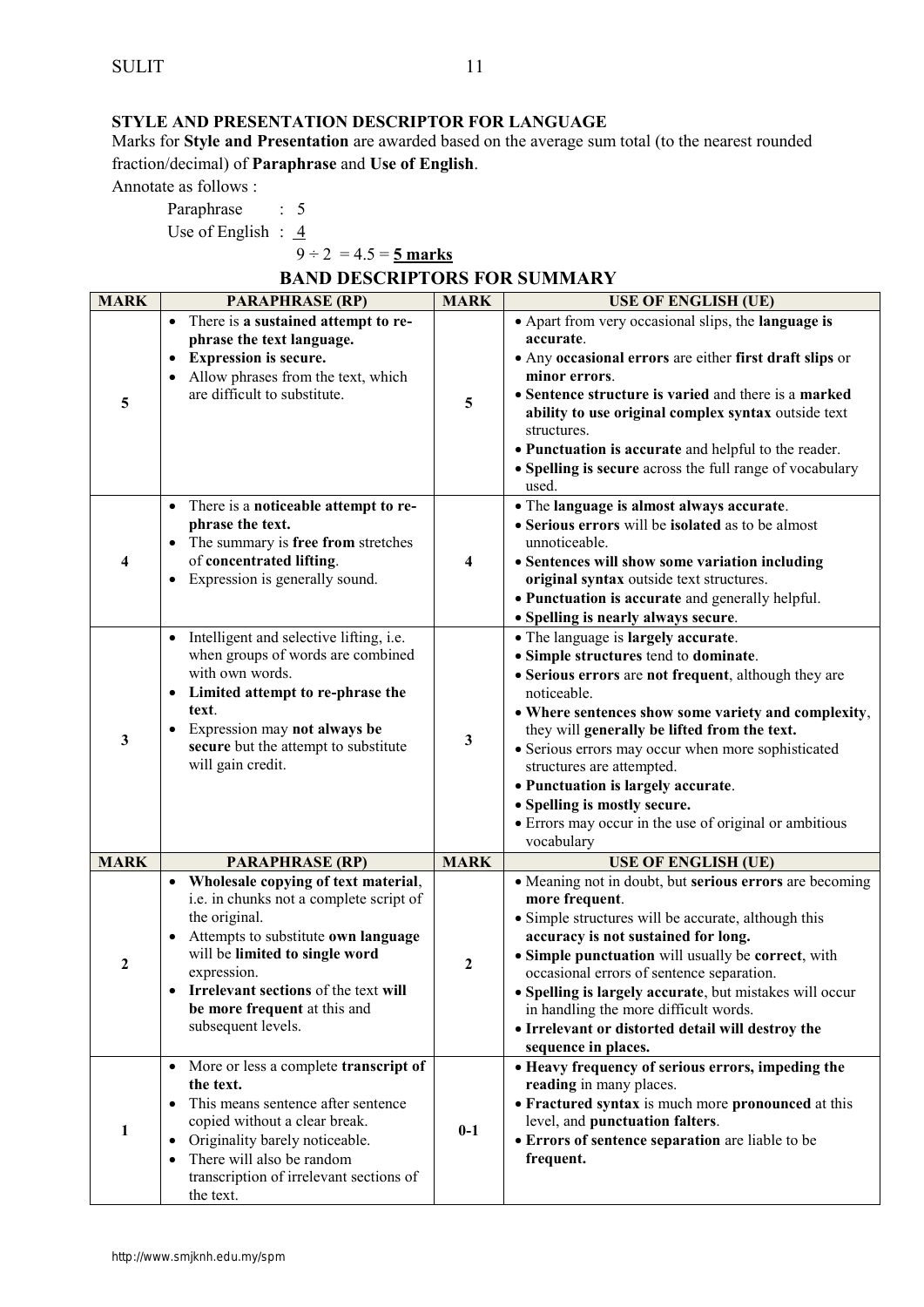## **SECTION D : LITERATURE COMPONENT**

## **QUESTION 32**

| a)            | composed by his fingers                                                                                                                       | 1 mark           |
|---------------|-----------------------------------------------------------------------------------------------------------------------------------------------|------------------|
| b)            | deserted ( <i>spelling is mandatory</i> )                                                                                                     | 1 mark           |
| $\mathbf{c})$ | Sad/miserable/upset/unhappy<br>Accept any other possible answer<br>$\bullet$                                                                  | 1 mark           |
| d)            | Example: child abuse, abandoned babies, homelessness,<br>child kidnapping, drug addiction<br>Idea of social problem is mandatory<br>$\bullet$ | 1 mark<br>1 mark |

*Accept any other possible answer.*